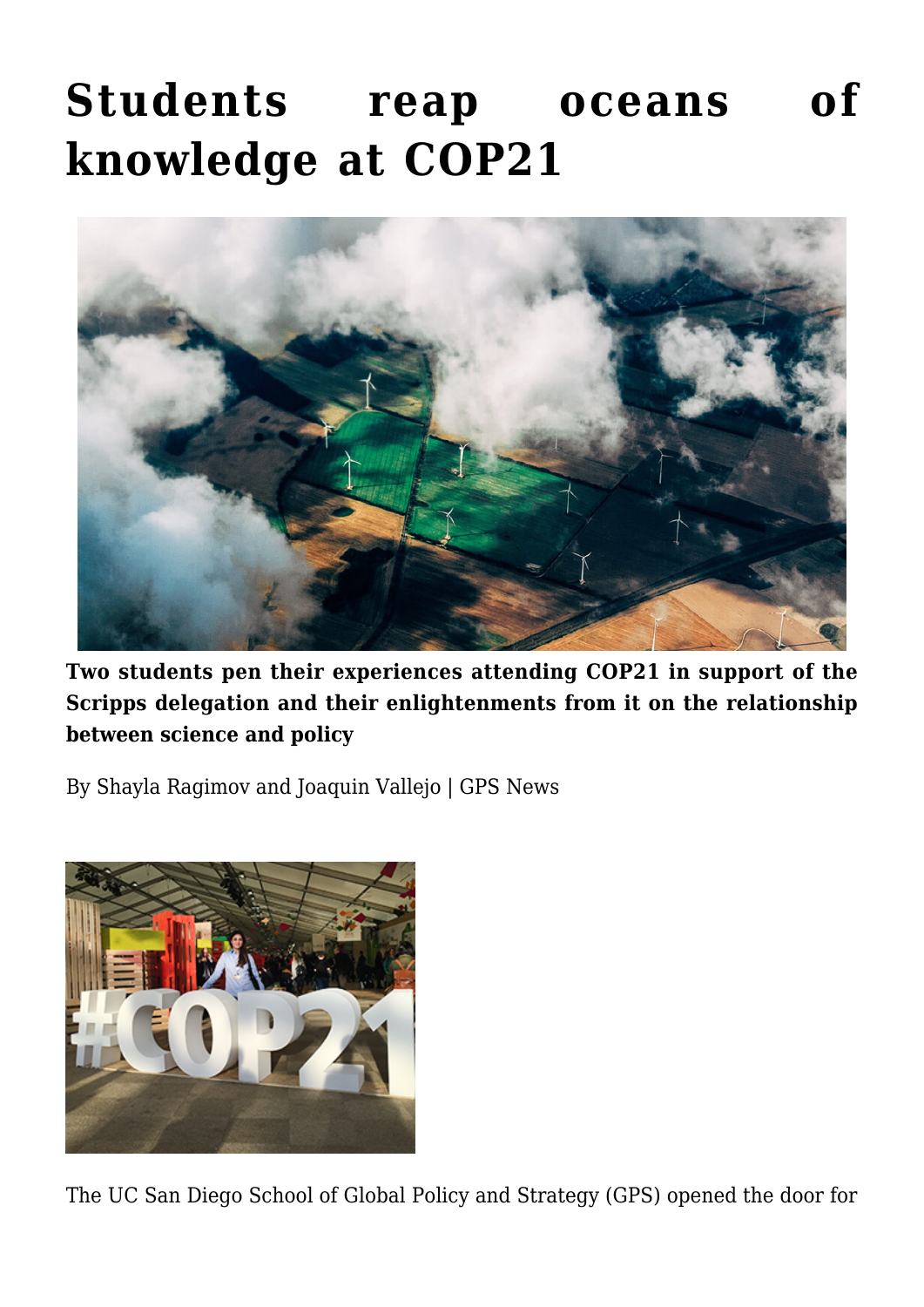me to environmental work, and I will never look back.

During my time at the School, I really developed a passion for environmental policy and became comfortable working with highly complex issues, grasping geopolitical energy policy, international treaty design, domestic policymaking processes and nonmarket valuation.

I also took Professor [David Victor'](https://gps.ucsd.edu/faculty-directory/david-victor.html)s seminar, "Climate Change in Four Dimensions," co-taught by Professors [Veerabhadran Ramanathan](http://www-ramanathan.ucsd.edu/) and [Charles](https://scripps.ucsd.edu/profiles/ckennel) [Kennel](https://scripps.ucsd.edu/profiles/ckennel) from [Scripps Institution of Oceanography](https://scripps.ucsd.edu/)—talk about an all-star faculty lineup! This incredible class changed the course of my personal and professional goals to be fully immersed in climate change.

For the 21st Conference of the Parties [COP21](https://unfccc.int/meetings/paris_nov_2015/session/9057.php) of the U.N. Framework Convention on Climate Change (UNFCCC), Scripps managed one extra accreditation for anyone from GPS to participate. It was a complete last-minute miracle for me to join. I was ecstatic.

While there, Scripps played an influential role in advocating for ocean inclusion in the Paris Agreement text. In partnership with Plymouth Marine Laboratory, we ran two booths—one in the executive zone and the other in a public zone—talking to delegates and people alike about the indispensable, fundamental role the ocean plays in global warming. The ocean absorbs 25 to 30 percent of the carbon dioxide we emit into the air on an annual basis. This helps us immensely in not feeling more direct effects of climate change but it comes at a cost. CO2 absorption acidifies the ocean, affecting plant and animal life, habitat and more. In addition, the ocean has stored about 90 percent of the energy from warming of the Earth system in recent decades. If it weren't for oceans we'd have surpassed an increase in average global temperatures beyond 2 degrees Celsius decades ago.

While we can give thanks to the mitigation mechanism of oceans, we also must understand there are consequences from the unprecedented chemical and temperature changes it is undergoing. The amount of CO2 buildup in the atmosphere we already have committed is having significant impacts on fisheries and other coastal subsistence practices, directly affecting food supply, the economy and social fabric of those regions. Building capacity to measure, monitor, protect and adapt to these coastal areas was a highlighted point for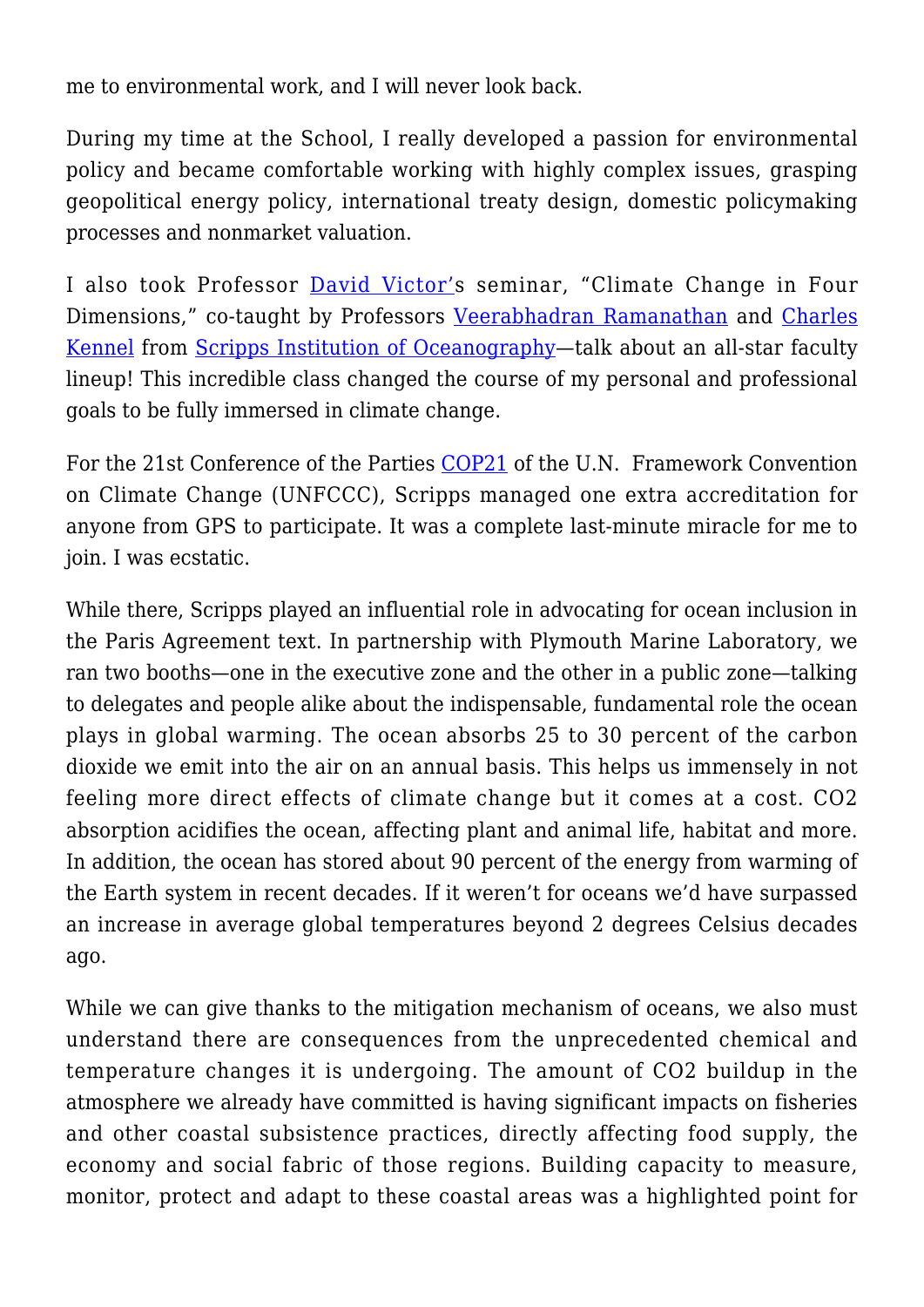many of the delegates we spoke with, especially ones from regions of the world with coastal areas.

## — **Shayla Ragimov, MIA '16**

## **'A surprisingly small world'**

The idea of traveling to COP21 came very early for me at GPS.

Before taking his Policymaking Processes class, I had already approached Professor David Victor about going to Paris. He pointed me in the right direction, connecting me with key people from Scripps who helped me join their delegation. During spring quarter, before COP21, Victor asked me to travel to the Netherlands to attend a meeting of the Coastal Resilience Collaborative, an



international initiative of which Scripps is a part. This was an excellent opportunity to meet people from different sectors working on coastal resilience to climate change around the globe.

I then spent the summer of 2015 in Ecuador [working as a policy fellow](https://gpsnews.ucsd.edu/mapping-out-gps-students-summer-whereabouts%20.html) for the World Wildlife Fund's Living Amazon Initiative. I kept working remotely for them during the fall quarter, and the culminating point was at COP21. In Paris, I lobbied with Latin American countries and beyond for the inclusion of protected areas in the new international climate change regime and organized several events around the issue.

What struck me most in Paris is how it is actually possible to interact with people at the forefront of this issue. I realized the climate change "bubble" is a surprisingly small world. I ran into people I knew in the Ecuadorean government and U.K. officials I had met during my years in the British Embassy. I even had the honor of meeting Christiana Figueres, executive secretary of UNFCCC, for the second time in six months—she, coincidentally, was GPS's [2015 commencement](https://gpsnews.ucsd.edu/story-commencement.html) speaker.